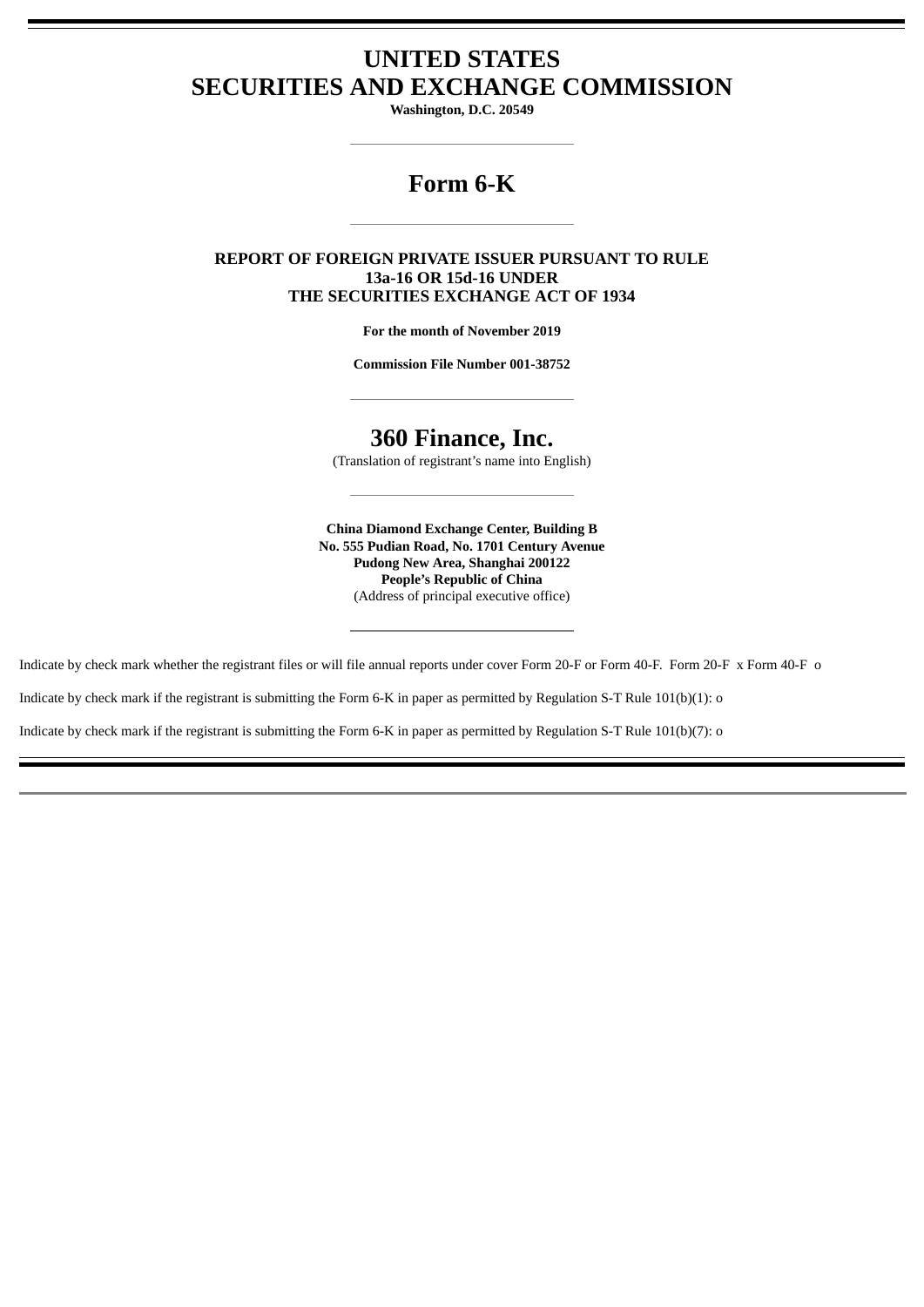#### **SIGNATURES**

Pursuant to the requirements of the Securities Exchange Act of 1934, the registrant has duly caused this report to be signed on its behalf by the undersigned, thereunto duly authorized.

## **360 Finance, Inc.**

By: /s/ Jiang Wu

Name: Jiang Wu<br>Title: Chief Fina Chief Financial Officer

Date: November 27, 2019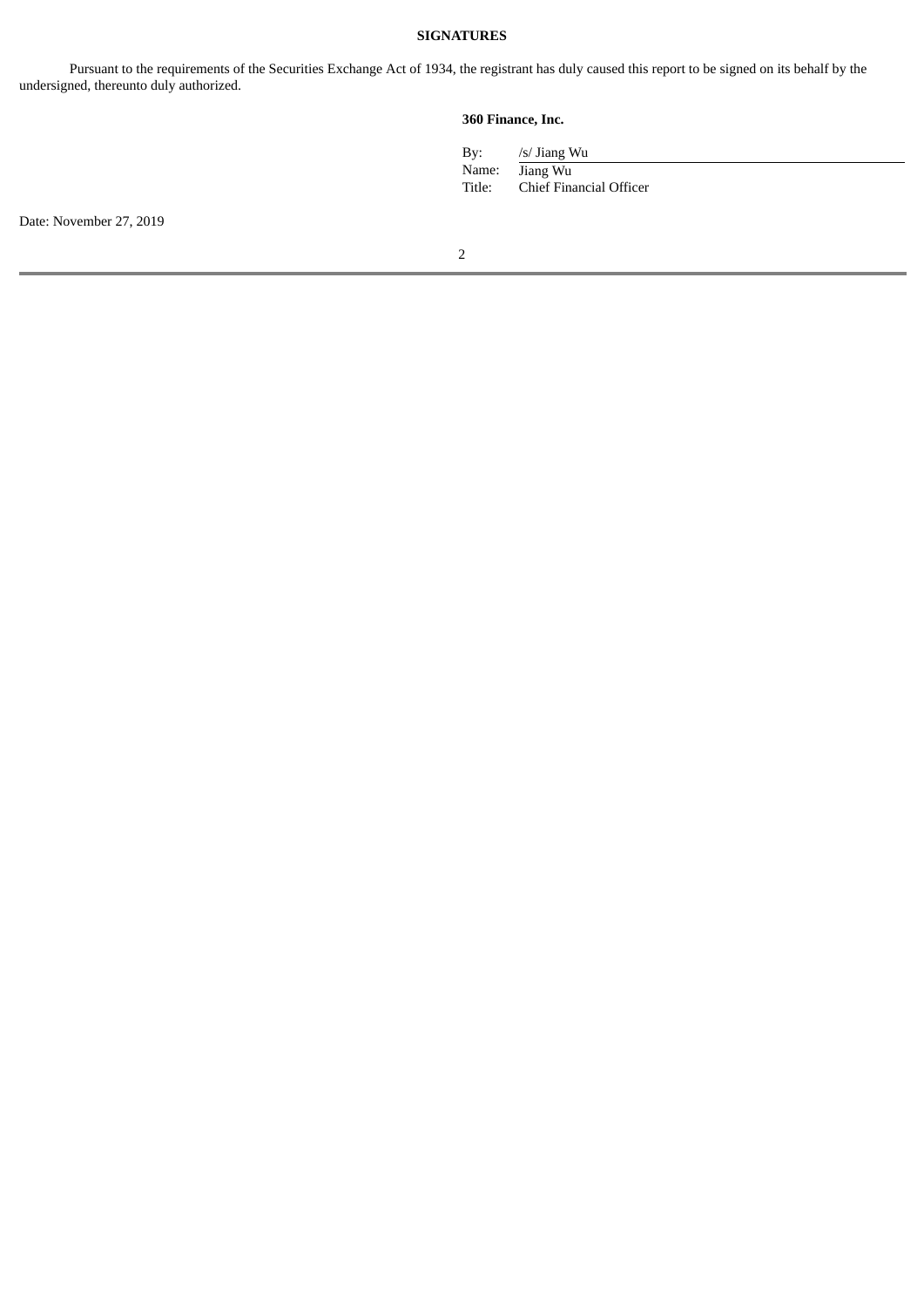Exhibit 99.1—Press Release

Exhibit 99.2—Press Release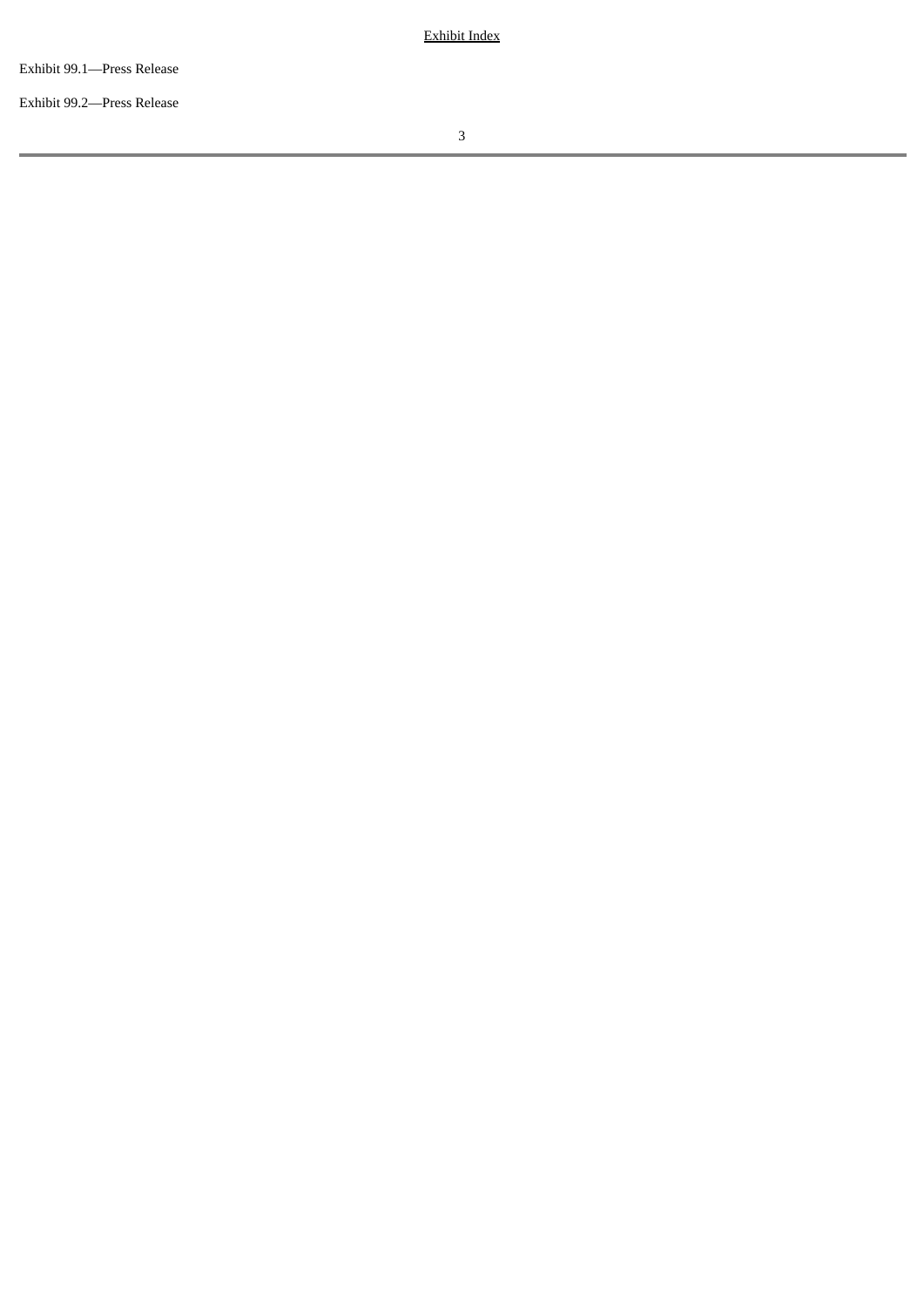#### **360 Finance Announces Third Quarter 2019 Unaudited Financial Results**

SHANGHAI, China, Nov. 27, 2019 (GLOBE NEWSWIRE), 360 Finance, Inc. (QFIN) ("360 Finance" or the "Company"), a leading digital consumer finance platform, today announced its unaudited financial results for the third quarter ended September 30, 2019.

#### **Third Quarter Operational Highlights**

- $\cdot$  Loan origination volume<sup>\*1</sup> was RMB55,965 million, an increase of 108% from RMB26,925 million in the same period of 2018, and an increase of 16% from RMB48,378 million in the second quarter of 2019.
- $\cdot$  Outstanding loan balance\*<sup>2</sup> was RMB70,568 million as of September 30, 2019, an increase of 106% from RMB34,338 million as of September 30, 2018, and an increase of 15% from RMB61,289 million as of June 30, 2019.
- · The weighted average tenor of loans originated was approximately 7.90 months, compared with 8.57 months in the same period of 2018, and 7.76 months in the second quarter of 2019.
- · Cumulative registered users was 126.00 million, an increase of 90% from 66.35 million as of September 30, 2018, and an increase of 15% from 109.28 million as of June 30, 2019.
- Users with approved credit lines\*3 was 22.83 million as of September 30, 2019, an increase of 137% from 9.64 million as of September 30, 2018, and an increase of 19% from 19.23 million as of June 30, 2019.
- · Cumulative borrowers with successful drawdown, including repeat borrowers was 14.73 million as of September 30, 2019, an increase of 129% from 6.44 million as of September 30, 2018, and an increase of 17% from 12.54 million as of June 30, 2019.
- $\cdot$  90 day+ delinquency ratio<sup>\*4</sup> was 1.07% as of September 30, 2019.
- $\cdot$  The percentage of funding from financial institutions<sup>\*5</sup> was 93%
- Exercise Repeat borrower contribution<sup>\*6</sup> was 70.3%.

2 "Outstanding loan balance" refers to the total amount of principal outstanding for loans originated through the Company's platform at the end of each period, excluding loans delinquent for more than 180 days.

5 "The percentage of funding from financial institutions" is based on cumulative loan origination during the given period.

6 "Repeat borrower contribution" for a given period refers to (i) the principal amount of loans borrowed during that period by borrowers who had historically made at least one successful drawdown, divided by (ii) the total loan origination volume through our platform during that period.

#### **Third Quarter 2019 Financial Highlights**

- · Total net revenue was RMB2,583.0 million (US\$361.4 million), an increase of 98% from RMB1,302.7 million in the same period of 2018.
- · Income from operations was RMB942.4 million (US\$131.8 million), an increase of 21% from 777.4 million in the same period of 2018.
- $\cdot$  Non-GAAP<sup>\*7</sup> income from operations was RMB 964.7 million (US\$135.0 million), an increase of 15% from RMB841.4 million in the same period of 2018.
- · Operating margin was 36.5%. Non-GAAP operating margin was 37.3%, compared with 64.6% in the same period of 2018.
- · Net income was RMB733.5 million (US\$102.6 million), an increase of 27% from RMB 577.4 million in the same period of 2018.
- · Non-GAAP net income was RMB755.8 million (US\$105.7 million), an increase of 18% from RMB641.5 million in the same period of 2018.
- Net income margin was 28.4%. Non-GAAP net income margin was 29.3%, compared with 49.2% in the same period of 2018.

1

<sup>1</sup> "Loan origination volume" refers to the total principal amount of loans originated through the Company's platform during the given period.

<sup>3</sup> "Users with approved credit lines" refers to the total number of users who had submitted their credit applications and were approved with a credit line by the Company at the end of each period.

<sup>4</sup> "90 day+ delinquency ratio" refers to the outstanding principal balance of on- and off-balance sheet loans that were 90 to 179 calendar days past due as a percentage of the total outstanding principal balance of on- and off-balance sheet loans on our platform as of a specific date. Loans that are charged-off are not included in the delinquency rate calculation.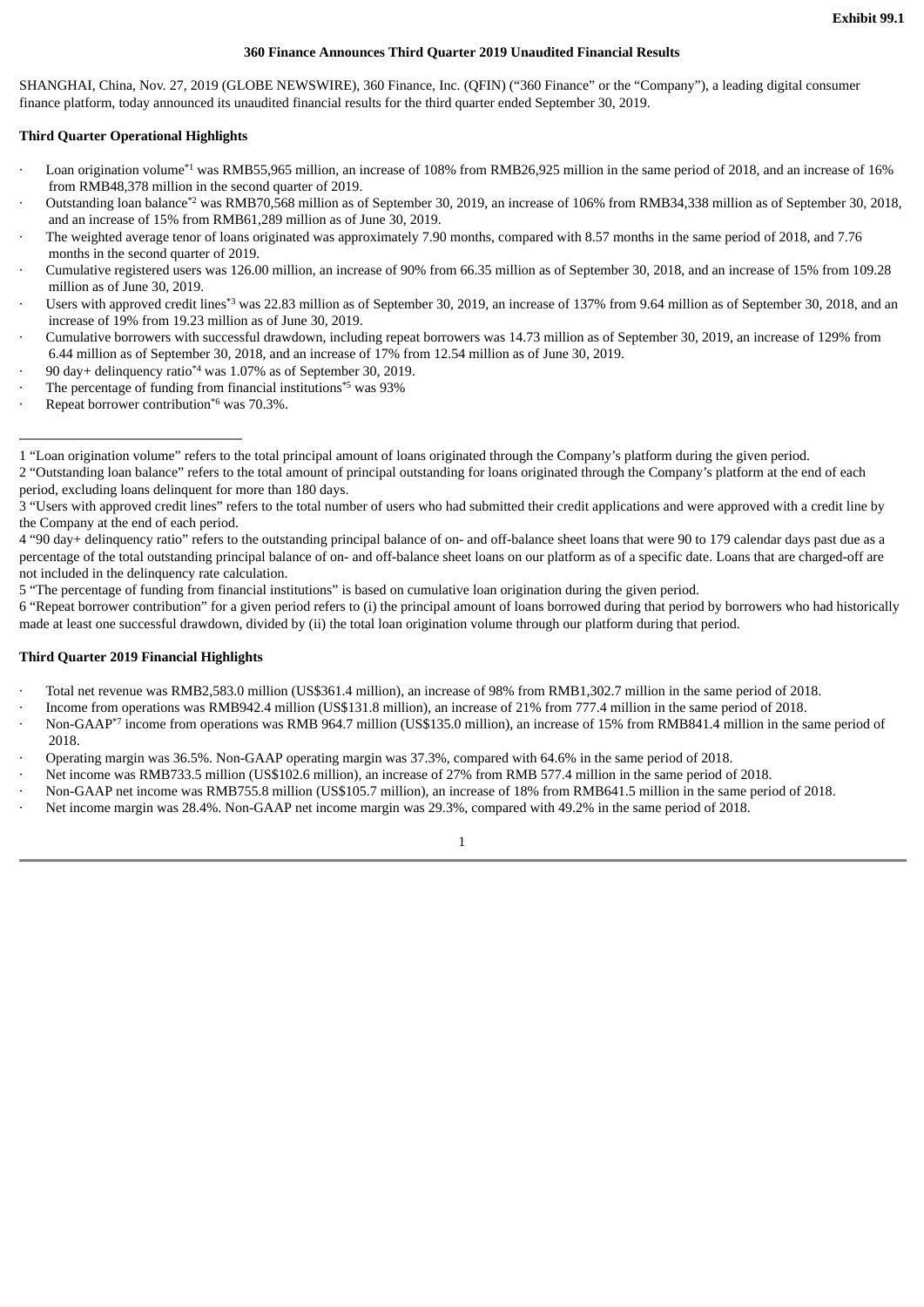7 Non-GAAP income from operations and Non-GAAP net income are non-GAAP financial measures. For more information on this non-GAAP financial measure, please see the section of "Use of Non-GAAP Financial Measures Statement" and the table captioned "Unaudited Reconciliations of GAAP and Non-GAAP Results" set forth at the end of this press release.

Mr. Haisheng Wu, Chief Executive Officer and Director of 360 Finance, commented, "We continued to achieve healthy and solid growth as we remain committed to executing our strategies in place. We have firmly implemented our strategic transition from a traditional loan facilitator to a technology enabler through the 'capital light' model. This transition allows us to serve more financial institutions and steadily reduce overall operational risk. Recently, we have observed regulatory tightening and market volatilities. We have always prided ourselves on our market leading position and ability to maintain high regulatory compliance standards. We have been actively working with regulators, industry associations and other leading companies to advocate for operating in regulatory compliance and protecting customer privacy. For example, we jointed efforts with National Internet Finance Association of China to appeal for the establishment of an industry-wide anti-scam alliance. In response to the short-term market uncertainties, we expect to adopt a relatively conservative measure of customer acquisition, yet remain confident in meeting our full year guidance. In the long-run, we will continue to focus on the quality of growth and safety of operations, while maintaining a reasonable growth rate. We are committed to delivering greater value to all of our stakeholders. "

Mr. Jiang Wu, Chief Financial Officer of 360 Finance, stated, "Our solid operating performance in the third quarter continued to generate healthy financial results. In this quarter, loans originated under the 'capital light' model accounted for 20% of total loan originations, a significant increase from 8% in the previous quarter. It not only frees up more cash to support our daily operations and pilot projects, but also provides us with more of a cushion against industry headwinds down the road. Meanwhile, our customer acquisition has become more efficient to offset, to some extent, a decrease in margin as a result of our strategic transition. We remain committed to originating more on-balance sheet loans to better match revenue with cash flow as long as the costs of consolidated trusts are reasonable. In addition, we have been trimming down overall funding costs through strengthening long term relationship with our financial institution partners and diversifying our fund sources, such as domestic ABS market. For example, in July, we successfully issued RMB 1 billion of ABS with an attractive comprehensive cost at about 5.6%, despite the challenging domestic ABS market. More importantly, we maintained our prudent attitude towards risk management to ensure sufficient provisions for estimated credit risks. "

Mr. Yan Zheng, Vice President of 360 Finance, added, "We maintained our market leading risk performance with 90 day+ delinquency ratio stood at 1.07%. We have implemented proactive measures in all stages of our operations to ensure full control over credit risk management in the long-run. These measures include raising requirement thresholds for loan applicants, offering loans with more flexible repayment schedules to increase the transaction volume of high quality borrowers, and recording additional provisions related to credit risk. In addition, we have received approval from People's Bank of China to connect to its credit system, which will allow us to download and submit data on borrower's credit profile. We believe this will enhance our risk management capabilities by increasing the effectiveness of credit underwriting and a borrower's cost of default. Furthermore, we have adopted a stringent collection policy to ensure full regulatory compliance. With these measures in place, we are confident to elevate our overall business resilience and achieve more sustainable development."

#### **Third Quarter 2019 Financial Results**

**Total net revenues** increased 98% to RMB2,583.0 million (US\$361.4 million) from RMB1,302.7 million in the same period of 2018, primarily due to an increase in loan facilitation service fees, post origination service fees and financing income associated with an increase in loan origination volume.

*Revenue from loan facilitation services* increased 40% to RMB1,318.2 million (US\$184.4 million) from RMB943.8 million in the same period of 2018, primarily due to an increase in loan origination volume through the Company's platform.

*Revenue from post-origination services* increased 180% to RMB573.2 million (US\$80.2 million) from RMB204.5 million in the same period of 2018, primarily due to an increase in loan origination volume and the cumulative effect of loans originated during prior periods through the Company's platform.

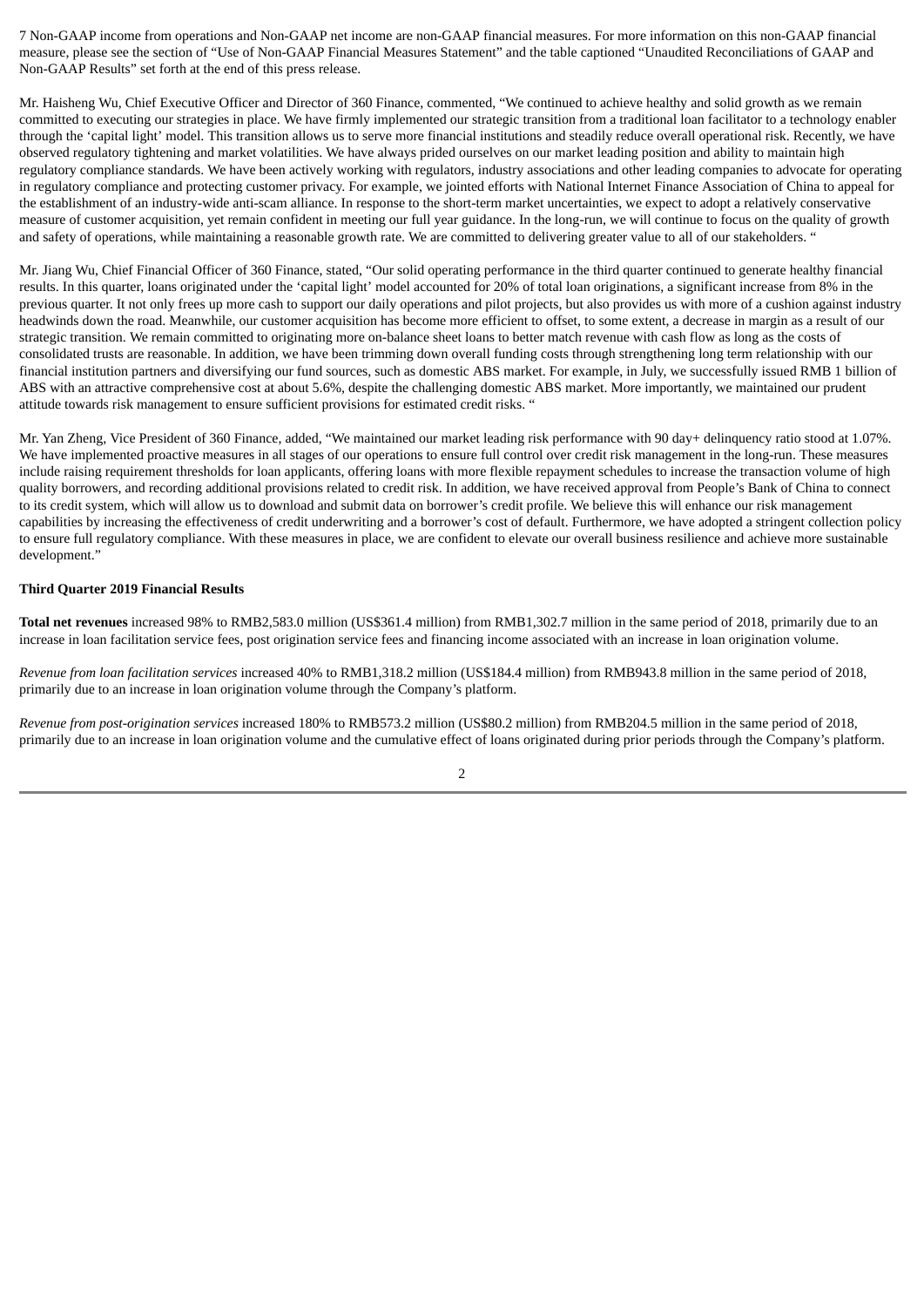Financing income<sup>\*8</sup> increased 439% to RMB409.8 million (US\$57.3 million) from RMB76.0 million in the same period of 2018, primarily due to an increase in loan origination funded by our consolidated trusts. Financing income was recognized over the lifetime of the loans, therefore its growth rate lagged the growth rate of on-balance sheet loans.

*Other service fee revenues* increased 260% to RMB281.9 million (US\$39.4 million) from RMB78.4 million in the same period of 2018, primarily due to an increase in revenue from referring borrowers to other platforms and an increase in release of guarantee liabilities upon expiry of the underlying loans and late fees from borrowers.

**Total operating costs and expenses** increased 212% to RMB1,640.7 million (US\$229.5 million) from RMB525.3 million in the same period of 2018.

*Origination and servicing expenses* increased 114% to RMB374.3 million (US\$52.4 million) from RMB174.8 million in the same period of 2018, primarily due to an increase in loan origination volume and the associated costs incurred to originate and service loans through the Company's platform.

*Sales and marketing expenses* increased 274% to RMB902.9 million (US\$126.3 million) from RMB241.4 million in the same period of 2018, primarily due to an increase in advertising expenses to promote the Company's brand and attract users to the platform.

*General and administrative expenses* increased 84% to RMB113.7 million (US\$15.9 million) from RMB61.7 million in the same period of 2018, primarily due to an increase in salaries and benefit and related expenses for employees engaged in general corporate functions.

*Provision for loans receivable* increased 1268% to RMB151.0 million (US\$21.1 million) from RMB11.0 million in the same period of 2018, primarily due to an increase in loan origination funded by consolidated trusts and the company's proactive increase of provisions related to credit risk.

*Provision for financial assets receivable* increased 243% to RMB44.6 million (US\$6.2 million) from RMB13.0 million in the same period of 2018, primarily due to an increase in loan origination volume.

*Provision for accounts receivable and contract assets* increased 133% to RMB54.2 million (US\$7.6 million) from RMB23.3 million in the same period of 2018, primarily due to an increase in loan origination volume.

**Income from operations** increased 21% to RMB942.4 million (US\$131.8 million) from RMB777.4 million in the same period of 2018.

**Non-GAAP income from operations** increased 15% to RMB964.7 million (US\$135.0 million) from RMB841.4 million in the same period of 2018.

**Operating margin** was 36.5%. **Non-GAAP operating margin** was 37.3%, compared with non-GAAP operating margin of 64.6% in the same period of 2018.

**Income before income tax expense** increased 18% to RMB922.4 million (US\$129.1 million) from RMB783.2 in the same period of 2018.

**Income tax expense** was RMB189.0 million (US\$26.4 million), compared with RMB205.7 million in the same period of 2018.

**Net income** increased 27% to RMB733.5 million (US\$102.6 million) from RMB577.4 million in the same period of 2018.

**Non-GAAP net income** increased 18% to RMB755.8 million (US\$105.7 million) from RMB641.5 million in the same period of 2018.

**Net income margin** was 28.4%. **Non-GAAP net income margin** was 29.3%, compared with non-GAAP net income margin of 49.2% in the same period of 2018.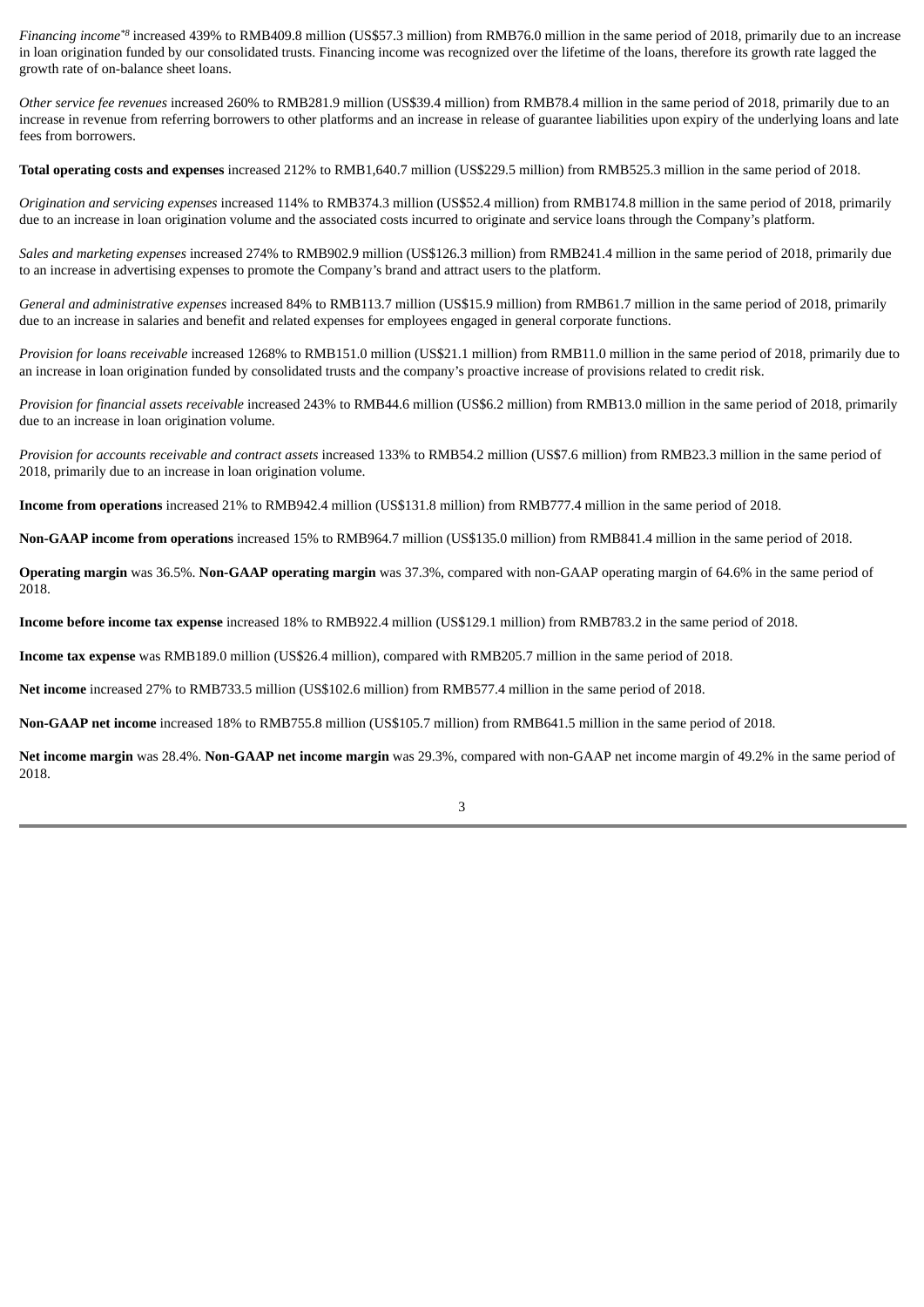8 "Financing income" is generated from loans originated through the Company's platform funded by the consolidated trusts and Fuzhou Microcredit, which charge fees and interests from borrowers.

#### **M6+ Delinquency Rate by Vintage**

The following chart displays the historical cumulative M6+ delinquency rates by loan origination vintage for all loans originated through the Company's platform:

http://ml.globenewswire.com/Resource/Download/70cdf60b-e72c-4667-98de-79d940f7a93c

#### **Recent Development**

- · On November 27, 2019, FountainVest Partners ("FountainVest"), through its investment arm Ruby Finance Investment Ltd., acquired an aggregate of 11,521,266 ADSs of the Company from certain holders of the Company's ADSs, upon the completion of which, FountainVest became a significant shareholder of the Company and a person designated by FountainVest was appointed as a director of the Company.
- · In August, 2019, Fuzhou 360 Online Microcredit Co., Ltd., one of our wholly owned PRC subsidiaries, received approval from the People's Bank of China to connect to its Financial Credit Information Basic Database.

#### **Business Outlook**

360 Finance currently expects total net revenue for fiscal year 2019 to be in the range of RMB 8,000 million to RMB 8,500 million. This forecast reflects the Company's current and preliminary views, which are subject to change.

#### **Conference Call**

360 Finance's management team will host an earnings conference call at 8:00 AM U.S. Eastern Time on Wednesday, November 27, 2019 (9:00 PM Beijing Time on November 27, 2019).

Dial-in details for the earnings conference call are as follows:

| 1-888-346-8982 |
|----------------|
| 852-3018-4992  |
| 4001-201-203   |
| 1-412-902-4272 |
| 360 Finance    |
|                |

Please dial in 15 minutes before the call is scheduled to begin and provide the passcode to join the call.

A replay of the conference call may be accessed by phone one hour after the end of the conference call until 7:59 AM ET on December 4, 2019 at the following numbers:

| <b>United States:</b> | 1-877-344-7529 |
|-----------------------|----------------|
| International:        | 1-412-317-0088 |
| Passcode:             | 10137194       |

Additionally, a live and archived webcast of the conference call will be available on the Investor Relations section of the Company's website at ir.360jinrong.net.

#### **About 360 Finance**

360 Finance, Inc. (NASDAQ: QFIN) ("360 Finance" or the "Company") is a leading digital consumer finance platform and the finance partner of the 360 Group. The Company provides tailored online consumer finance products to prime, underserved borrowers funded primarily by its funding partners. The Company's proprietary technology platform enables a unique user experience supported by resolute risk management. When coupled with its partnership with 360 Group, the Company's technology translates to a meaningful borrower acquisition, borrower retention and funding advantage, supporting the rapid growth and scaling of its business.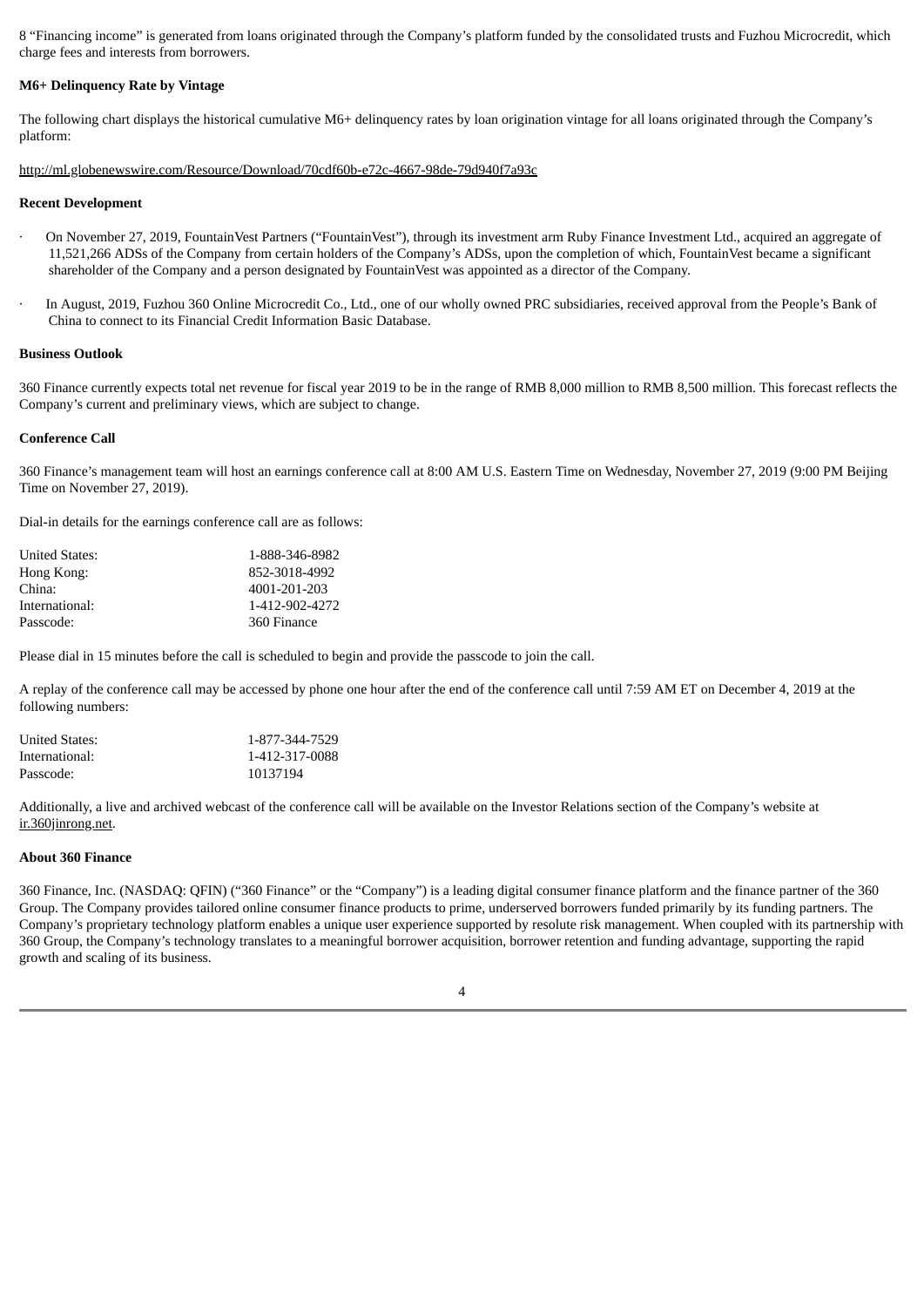#### **Use of Non-GAAP Financial Measures Statement**

To supplement our financial results presented in accordance with U.S. GAAP, we use non-GAAP financial measure, which is adjusted from results based on U.S. GAAP to exclude share-based compensation expenses. Reconciliations of our non-GAAP financial measures to our U.S. GAAP financial measures are set forth in tables at the end of this earnings release, which provide more details on the non-GAAP financial measures.

We use non-GAAP income from operation and non-GAAP net income in evaluating our operating results and for financial and operational decision-making purposes. Non-GAAP income from operation represents income from operation excluding share-based compensation expenses, and non-GAAP net income represents net income excluding share-based compensation expenses. Such adjustments have no impact on income tax. We believe that non-GAAP income from operation and non-GAAP net income help identify underlying trends in our business that could otherwise be distorted by the effect of certain expenses that we include in results based on U.S. GAAP. We believe that non-GAAP income from operation and non-GAAP net income provide useful information about our operating results, enhance the overall understanding of our past performance and future prospects and allow for greater visibility with respect to key metrics used by our management in its financial and operational decision-making. Our non-GAAP financial information should be considered in addition to results prepared in accordance with U.S. GAAP, but should not be considered a substitute for or superior to U.S. GAAP results. In addition, our calculation of non-GAAP financial information may be different from the calculation used by other companies, and therefore comparability may be limited.

#### **Exchange Rate Information**

This announcement contains translations of certain RMB amounts into U.S. dollars at specified rates solely for the convenience of the reader. Unless otherwise noted, all translations from RMB to U.S. dollars are made at a rate of RMB7.1477 to US\$1.00, the exchange rate set forth in the H.10 statistical release of the Board of Governors of the Federal Reserve System as of September 30, 2019.

#### **Safe Harbor Statement**

Any forward-looking statements contained in this announcement are made under the "safe harbor" provisions of the U.S. Private Securities Litigation Reform Act of 1995. Forward-looking statements can be identified by terminology such as "will," "expects," "anticipates," "future," "intends," "plans," "believes," "estimates" and similar statements. 360 Finance may also make written or oral forward-looking statements in its reports to the U.S. Securities and Exchange Commission ("SEC") on Forms 20-F and 6-K, in its annual report to shareholders, in press releases and other written materials and in oral statements made by its officers, directors or employees to third parties. Statements that are not historical facts, including the Company's business outlook for 2019, are forward-looking statements. Forward-looking statements involve inherent risks and uncertainties. A number of factors could cause actual results to differ materially from those contained in any forward-looking statement. Further information regarding such risks and uncertainties is included in 360 Finance's filings with the SEC. All information provided in this press release and in the attachments is as of the date of this press release, and 360 Finance does not undertake any obligation to update any forward-looking statement, except as required under applicable law.

#### **For more information, please contact:**

360 Finance E-mail: ir@360jinrong.net

Christensen In China Mr. Christian Arnell Phone: +86-10-5900-1548 E-mail: carnell@christensenir.com

In US Ms. Linda Bergkamp Phone: +1-480-614-3004 Email: lbergkamp@christensenir.com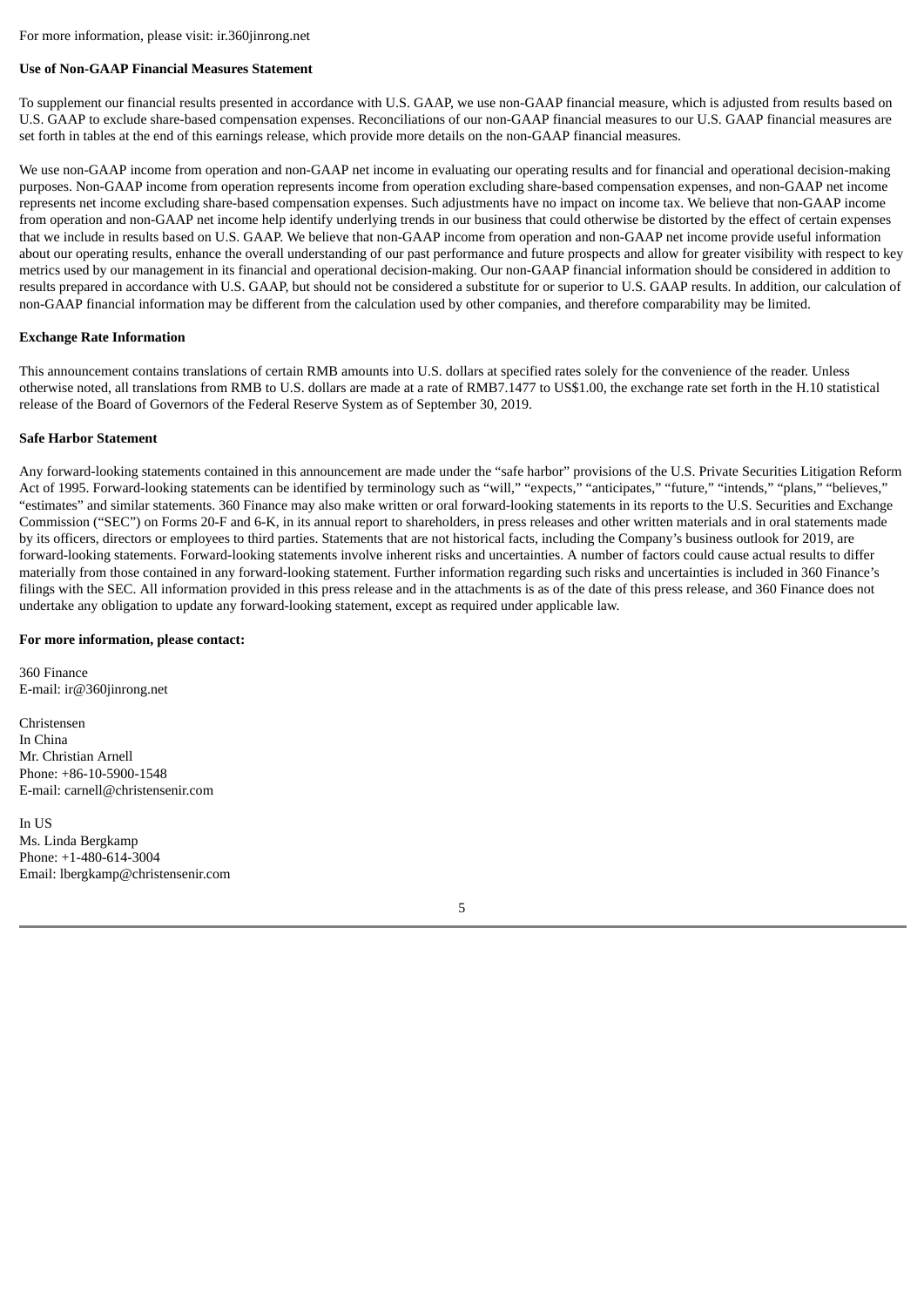#### **360 Finance, Inc. Unaudited Condensed Consolidated Balance Sheets** (Amounts in thousands of Renminbi ("RMB") and U.S. dollars ("USD")

except for number of shares and per share data, or otherwise noted)

|                                                             | December 31,<br>2018<br><b>RMB</b> | Sep 30,<br>2019<br><b>RMB</b> | Sep 30,<br>2019<br>$\overline{\text{USD}}$ |
|-------------------------------------------------------------|------------------------------------|-------------------------------|--------------------------------------------|
| <b>ASSETS</b>                                               |                                    |                               |                                            |
| <b>Current assets:</b>                                      |                                    |                               |                                            |
| Cash and cash equivalents                                   | 1,445,802                          | 1,844,413                     | 258,043                                    |
| Restricted cash                                             | 567,794                            | 1,429,251                     | 199,960                                    |
| Security deposit prepaid to third-party guarantee companies | 795,700                            | 1,078,862                     | 150,938                                    |
| Funds receivable from third party payment service providers | 142,622                            | 149,762                       | 20,952                                     |
| Accounts receivable and contract assets, net                | 1,791,745                          | 2,740,005                     | 383,341                                    |
| Financial assets receivable, net                            | 1,193,621                          | 1,802,780                     | 252,218                                    |
| Amounts due from related parties                            | 484,286                            | 763,943                       | 106,880                                    |
| Loans receivable, net                                       | 811,433                            | 7,969,621                     | 1,114,991                                  |
| Prepaid expenses and other assets                           | 109,016                            | 685,258                       | 95,871                                     |
| <b>Total current assets</b>                                 | 7,342,019                          | 18,463,895                    | 2,583,194                                  |
| Non-current assets:                                         |                                    |                               |                                            |
| Accounts receivable and contract assets, net-non current    |                                    | 424                           | 59                                         |
| Financial assets receivable, net-non current                |                                    | 29.660                        | 4,150                                      |
| Property and equipment, net                                 | 6,869                              | 16.769                        | 2,346                                      |
| Intangible assets                                           | 847                                | 3.794                         | 531                                        |
| Deferred tax assets                                         |                                    | 163,132                       | 22.823                                     |
| <b>Total non-current assets</b>                             | 7,716                              | 213,779                       | 29,909                                     |
| <b>TOTAL ASSETS</b>                                         | 7,349,735                          | 18,677,674                    | 2,613,103                                  |
| <b>LIABILITIES AND EQUITY LIABILITIES</b>                   |                                    |                               |                                            |
| <b>Current liabilities:</b>                                 |                                    |                               |                                            |
| Payable to investors of the consolidated trusts-current     | 300,341                            | 3,839,285                     | 537,136                                    |
| Accrued expenses and other current liabilities              | 518,955                            | 921,741                       | 128,956                                    |
| Amounts due to related parties                              | 78,767                             | 54,393                        | 7,610                                      |
| Short term loans                                            |                                    | 1,535,000                     | 214,754                                    |
| Guarantee liabilities                                       | 1,399,174                          | 2,338,719                     | 327,199                                    |
| Income tax payable                                          | 432.066                            | 806,312                       | 112.807                                    |
| Other tax payable                                           | 164,478                            | 244,194                       | 34,164                                     |
| <b>Total current liabilities</b>                            | 2,893,781                          | 9,739,644                     | 1,362,626                                  |
| <b>Non-current liabilities:</b>                             |                                    |                               |                                            |
| Deferred tax liabilities                                    | 15,758                             |                               |                                            |
| Payable to investors of the consolidated trusts-noncurrent  |                                    | 2,194,000                     | 306.952                                    |
| <b>Total non-current liabilities</b>                        | 15,758                             | 2,194,000                     | 306,952                                    |
| <b>TOTAL LIABILITIES</b>                                    | 2,909,539                          | 11,933,644                    | 1,669,578                                  |
| Ordinary shares                                             | 20                                 | 21                            | 3                                          |
| Additional paid-in capital                                  | 4,866,756                          | 5,031,458                     | 703,927                                    |
| Accumulated (deficit)/retained earnings                     | (430, 263)                         | 1,641,416                     | 229,643                                    |
| Other comprehensive income                                  | 3,683                              | 69,629                        | 9,741                                      |
| <b>TOTAL 360 FINANCE INC EQUITY</b>                         | 4,440,196                          | 6,742,524                     | 943,314                                    |
| Noncontroling interests                                     |                                    | 1,506                         | 211                                        |
| <b>TOTAL EQUITY</b>                                         | 4,440,196                          | 6,744,030                     | 943,525                                    |
| TOTAL LIABILITIES AND EQUITY                                | 7,349,735                          | 18,677,674                    | 2,613,103                                  |
|                                                             |                                    |                               |                                            |
|                                                             | 6                                  |                               |                                            |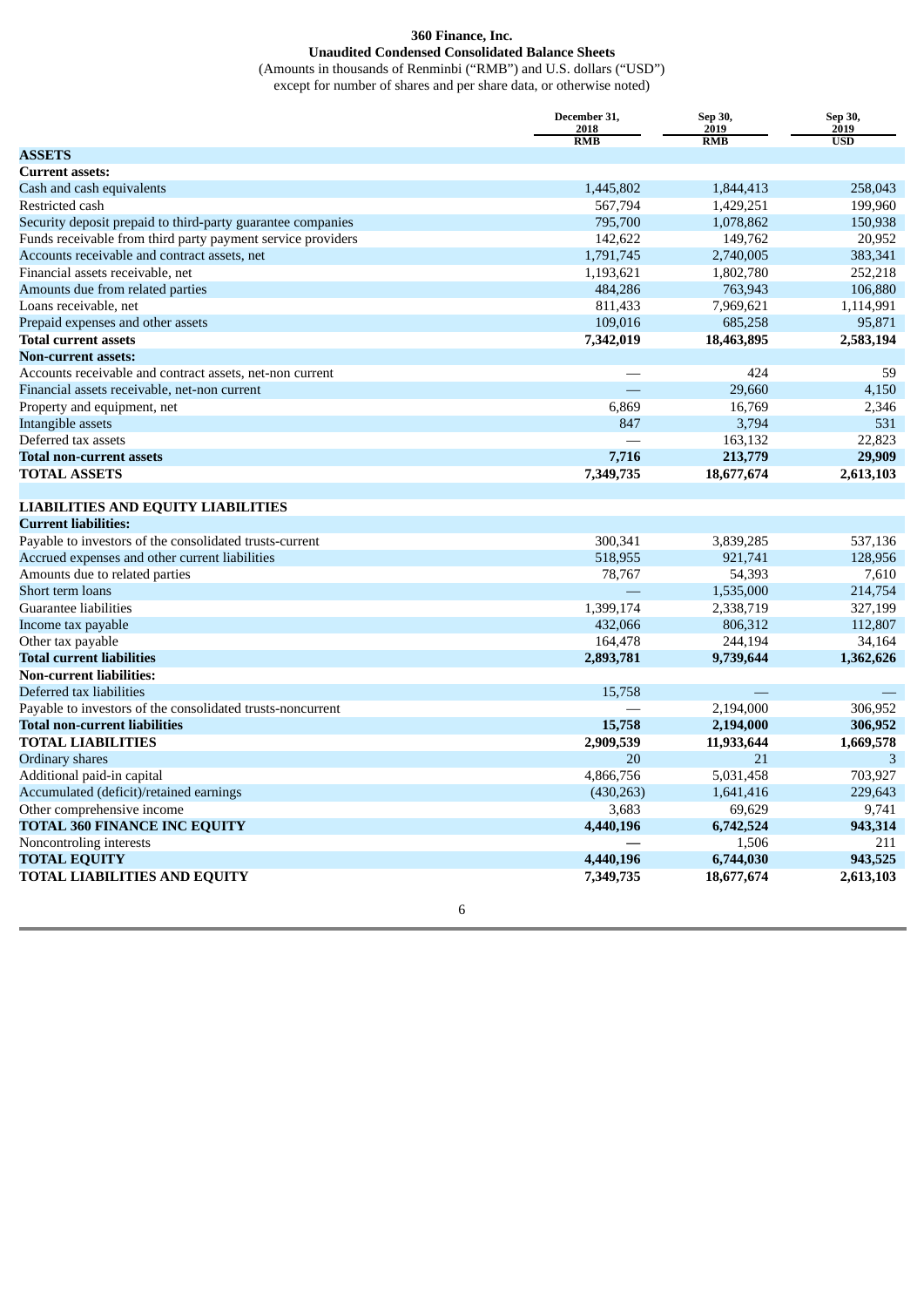### **360 Finance, Inc. Unaudited Condensed Consolidated Statements of Operations**

(Amounts in thousands of Renminbi ("RMB") and U.S. dollars ("USD") except for number of shares and per share data, or otherwise noted)

|                                           | Three months ended September 30, |                                 | Nine months ended September 30, |                  |             |                    |
|-------------------------------------------|----------------------------------|---------------------------------|---------------------------------|------------------|-------------|--------------------|
|                                           | 2018                             | 2019<br>$\overline{\text{RMB}}$ | 2019<br><b>USD</b>              | 2018             | 2019<br>RMB | 2019<br><b>USD</b> |
| Revenue from loan facilitation services   | RMB<br>943,812                   | 1,318,164                       | 184,418                         | RMB<br>2,039,075 | 3,965,335   | 554,771            |
| Revenue from post-origination services    | 204,473                          | 573,194                         | 80,193                          | 396,850          | 1,494,353   | 209,068            |
| Financing income                          | 76,036                           | 409,763                         | 57,328                          | 232,047          | 724,223     | 101,323            |
| Other service fee revenues                | 78,368                           | 281,918                         | 39,442                          | 212,582          | 635,055     | 88,847             |
| <b>Total net revenue</b>                  | 1,302,689                        |                                 |                                 |                  |             |                    |
|                                           |                                  | 2,583,039                       | 361,381                         | 2,880,554        | 6,818,966   | 954,009            |
| Origination and servicing                 | 174,838                          | 374,311                         | 52,368                          | 503,487          | 906,402     | 126,810            |
| Sales and marketing                       | 241,434                          | 902,869                         | 126,316                         | 844,668          | 2,432,804   | 340,362            |
| General and administrative                | 61,731                           | 113,716                         | 15,909                          | 460,080          | 357,909     | 50,073             |
| Provision for loans receivable            | 11,038                           | 151,010                         | 21,127                          | 35,693           | 205,808     | 28,794             |
| Provision for financial assets receivable | 12,996                           | 44,607                          | 6,241                           | 32,454           | 101,517     | 14,203             |
| Provision for accounts receivable and     |                                  |                                 |                                 |                  |             |                    |
| contract assets                           | 23,261                           | 54,156                          | 7,577                           | 54,685           | 183,149     | 25,623             |
| <b>Total operating costs and expenses</b> | 525,298                          | 1,640,669                       | 229,538                         | 1,931,067        | 4,187,589   | 585,865            |
| <b>Income from operations</b>             | 777,391                          | 942,370                         | 131,843                         | 949,487          | 2,631,377   | 368,144            |
| Interest income(expense), net             | 2,886                            | (25, 546)                       | (3,574)                         | 6,470            | (27, 478)   | (3,844)            |
| Foreign exchange loss                     | (3, 145)                         | (64, 793)                       | (9,065)                         | (3, 145)         | (67, 521)   | (9, 447)           |
| Other income, net                         | 6,019                            | 70,409                          | 9,851                           | 7,695            | 94,305      | 13,194             |
| Income before income tax expense          | 783,151                          | 922,440                         | 129,055                         | 960,507          | 2,630,683   | 368,047            |
| Income tax expense                        | (205, 707)                       | (188, 952)                      | (26, 435)                       | (361, 927)       | (559, 077)  | (78, 218)          |
| <b>Net income</b>                         | 577,444                          | 733,488                         | 102,620                         | 598,580          | 2,071,606   | 289,829            |
| Net (loss) attributable to noncontrolling |                                  |                                 |                                 |                  |             |                    |
| interests                                 |                                  | (73)                            | (10)                            |                  | (73)        | (10)               |
| Deemed dividend                           | (3,097,733)                      |                                 | $\overline{\phantom{0}}$        | (3,097,733)      |             |                    |
| Net (loss) income attributable to         |                                  |                                 |                                 |                  |             |                    |
| ordinary shareholders of the              |                                  |                                 |                                 |                  |             |                    |
| Company                                   | (2,520,289)                      | 733,561                         | 102,630                         | (2,499,153)      | 2,071,679   | 289,839            |
| Net (loss) income per ordinary share      |                                  |                                 |                                 |                  |             |                    |
| attributable to ordinary shareholders of  |                                  |                                 |                                 |                  |             |                    |
| 360 Finance, Inc.                         |                                  |                                 |                                 |                  |             |                    |
| <b>Basic</b>                              | (12.71)                          | 2.55                            | 0.36                            | (12.60)          | 7.20        | 1.01               |
| <b>Diluted</b>                            | (12.71)                          | 2.45                            | 0.34                            | (12.60)          | 6.88        | 0.96               |
| Weighted average shares used in           |                                  |                                 |                                 |                  |             |                    |
| calculating net income per ordinary       |                                  |                                 |                                 |                  |             |                    |
| share                                     |                                  |                                 |                                 |                  |             |                    |
| <b>Basic</b>                              | 198, 347, 168                    | 288,054,825                     | 288,054,825                     | 198, 347, 168    | 287,788,219 | 287,788,219        |
| Diluted                                   | 198, 347, 168                    | 299,107,729                     | 299,107,729                     | 198, 347, 168    | 301,306,666 | 301,306,666        |
|                                           |                                  |                                 |                                 |                  |             |                    |
|                                           |                                  | $\overline{7}$                  |                                 |                  |             |                    |
|                                           |                                  |                                 |                                 |                  |             |                    |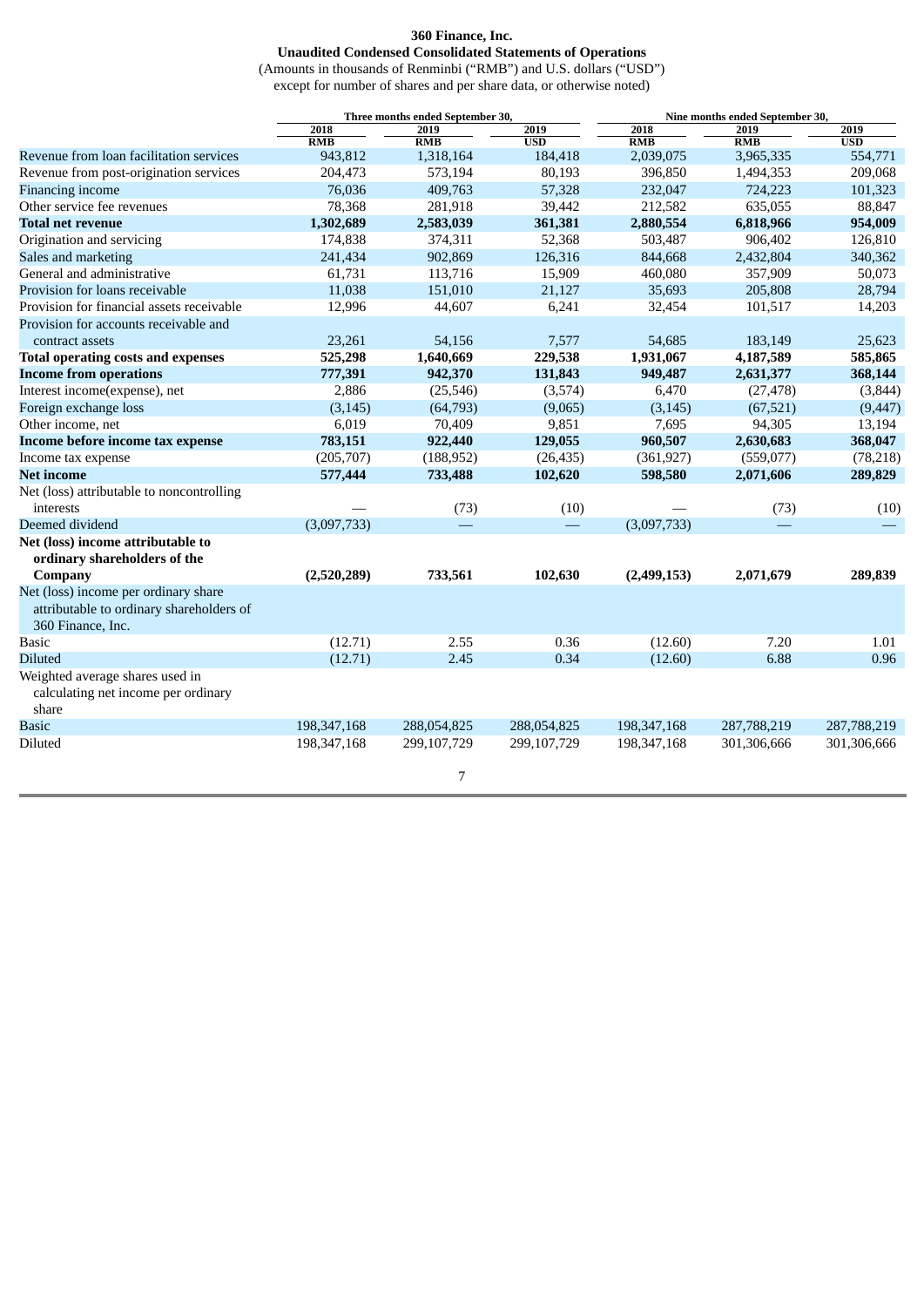## **360 Finance, Inc.**

**Unaudited Condensed Consolidated Statements of Comprehensive (Loss)/Income**

(Amounts in thousands of Renminbi ("RMB") and U.S. dollars ("USD")

except for number of shares and per share data, or otherwise noted)

|                                                                   | Three months ended September 30, |            |            |  |
|-------------------------------------------------------------------|----------------------------------|------------|------------|--|
|                                                                   | 2018                             | 2019       | 2019       |  |
|                                                                   | RMB                              | <b>RMB</b> | <b>USD</b> |  |
| Net income                                                        | 577,444                          | 733,488    | 102,620    |  |
| Other comprehensive income, net of tax of nil:                    |                                  |            |            |  |
| Foreign currency translation adjustment                           | 3,741                            | 68,476     | 9.580      |  |
| Other comprehensive loss                                          | 3.741                            | 68.476     | 9.580      |  |
| <b>Total comprehensive income</b>                                 | 581,185                          | 801,964    | 112,200    |  |
| Net (loss) attributable to noncontrolling interests               |                                  | (73)       | (10)       |  |
| Deemed dividend                                                   | (3,097,733)                      |            |            |  |
| Comprehensive (loss) income attributable to ordinary shareholders | (2,516,548)                      | 802,037    | 112,210    |  |

|                                                                   | Nine months ended September 30, |            |            |  |
|-------------------------------------------------------------------|---------------------------------|------------|------------|--|
|                                                                   | 2018                            | 2019       | 2019       |  |
|                                                                   | <b>RMB</b>                      | <b>RMB</b> | <b>USD</b> |  |
| <b>Net income</b>                                                 | 598,580                         | 2,071,606  | 289,829    |  |
| Other comprehensive income, net of tax of nil:                    |                                 |            |            |  |
| Foreign currency translation adjustment                           | 3,741                           | 65,946     | 9,226      |  |
| Other comprehensive loss                                          | 3.741                           | 65.946     | 9.226      |  |
| <b>Total comprehensive income</b>                                 | 602,321                         | 2,137,552  | 299,055    |  |
| Net (loss) attributable to noncontrolling interests               |                                 | (73)       | (10)       |  |
| Deemed dividend                                                   | (3,097,733)                     |            |            |  |
| Comprehensive (loss) income attributable to ordinary shareholders | (2,495,412)                     | 2,137,625  | 299,065    |  |
|                                                                   |                                 |            |            |  |

8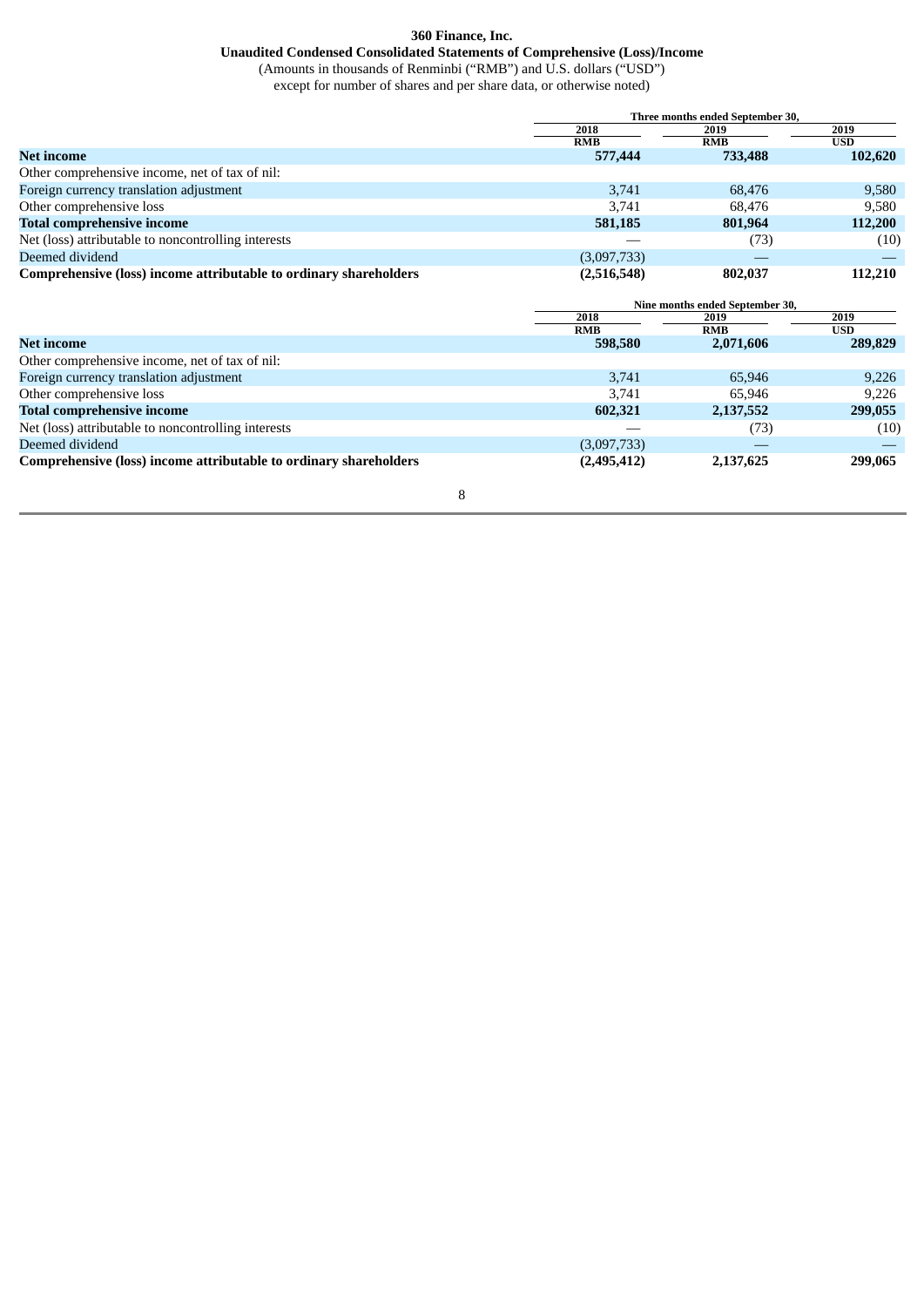## **360 Finance, Inc. Unaudited Reconciliations of GAAP and Non-GAAP Results**

(Amounts in thousands of Renminbi ("RMB") and U.S. dollars ("USD") except for number of shares and per share data, or otherwise noted)

|                                                                       |            | Three months ended September 30, |            |  |  |
|-----------------------------------------------------------------------|------------|----------------------------------|------------|--|--|
|                                                                       | 2018       | 2019                             | 2019       |  |  |
|                                                                       | <b>RMB</b> | <b>RMB</b>                       | <b>USD</b> |  |  |
| <b>Reconciliation of Non-GAAP Net Income to Net Income</b>            |            |                                  |            |  |  |
| Net income                                                            | 577,444    | 733,488                          | 102,620    |  |  |
| Add: Share-based compensation expenses                                | 64,016     | 22,320                           | 3,123      |  |  |
| <b>Non-GAAP</b> net income                                            | 641,460    | 755,808                          | 105,743    |  |  |
| Non-GAAP net income margin                                            | 49.2%      | 29.3%                            |            |  |  |
|                                                                       |            |                                  |            |  |  |
| $-1$<br>$\sim$<br>$\sim$<br>$\sim$ $\sim$ $\sim$ $\sim$ $\sim$ $\sim$ |            |                                  |            |  |  |

| <b>Reconciliation of Non-GAAP Income from operations to Income from operations</b> |         |         |         |
|------------------------------------------------------------------------------------|---------|---------|---------|
| Income from operations                                                             | 777,391 | 942,370 | 131,843 |
| Add: Share-based compensation expenses                                             | 64.016  | 22,320  | 3.123   |
| <b>Non-GAAP Income from operations</b>                                             | 841,407 | 964.690 | 134,966 |
| Non-GAAP opreating margin                                                          | 64.6%   | 37.3%   |         |

|                                                                                    | Nine months ended September 30, |            |            |  |
|------------------------------------------------------------------------------------|---------------------------------|------------|------------|--|
|                                                                                    | 2018<br>2019                    |            | 2019       |  |
|                                                                                    | <b>RMB</b>                      | <b>RMB</b> | <b>USD</b> |  |
| <b>Reconciliation of Non-GAAP Net Income to Net Income</b>                         |                                 |            |            |  |
| Net income                                                                         | 598,580                         | 2,071,606  | 289,829    |  |
| Add: Share-based compensation expenses                                             | 530,024                         | 164,702    | 23,043     |  |
| <b>Non-GAAP</b> net income                                                         | 1,128,604                       | 2,236,308  | 312,872    |  |
| Non-GAAP net income margin                                                         | 39.2%                           | 32.8%      |            |  |
|                                                                                    |                                 |            |            |  |
| <b>Reconciliation of Non-GAAP Income from operations to Income from operations</b> |                                 |            |            |  |
| Income from operations                                                             | 949,487                         | 2,631,377  | 368,144    |  |
| Add: Share-based compensation expenses                                             | 530.024                         | 164,702    | 23,043     |  |
| <b>Non-GAAP Income from operations</b>                                             | 1,479,511                       | 2,796,079  | 391,187    |  |

Non-GAAP opreating margin 61.0 and 51.4% 61.0 and 51.4% 41.0 and 41.0 and 41.0 and 41.0 and 41.0 and 41.0 and 41.0 and 41.0 and 41.0 and 41.0 and 41.0 and 41.0 and 41.0 and 41.0 and 41.0 and 41.0 and 41.0 and 41.0 and 41.0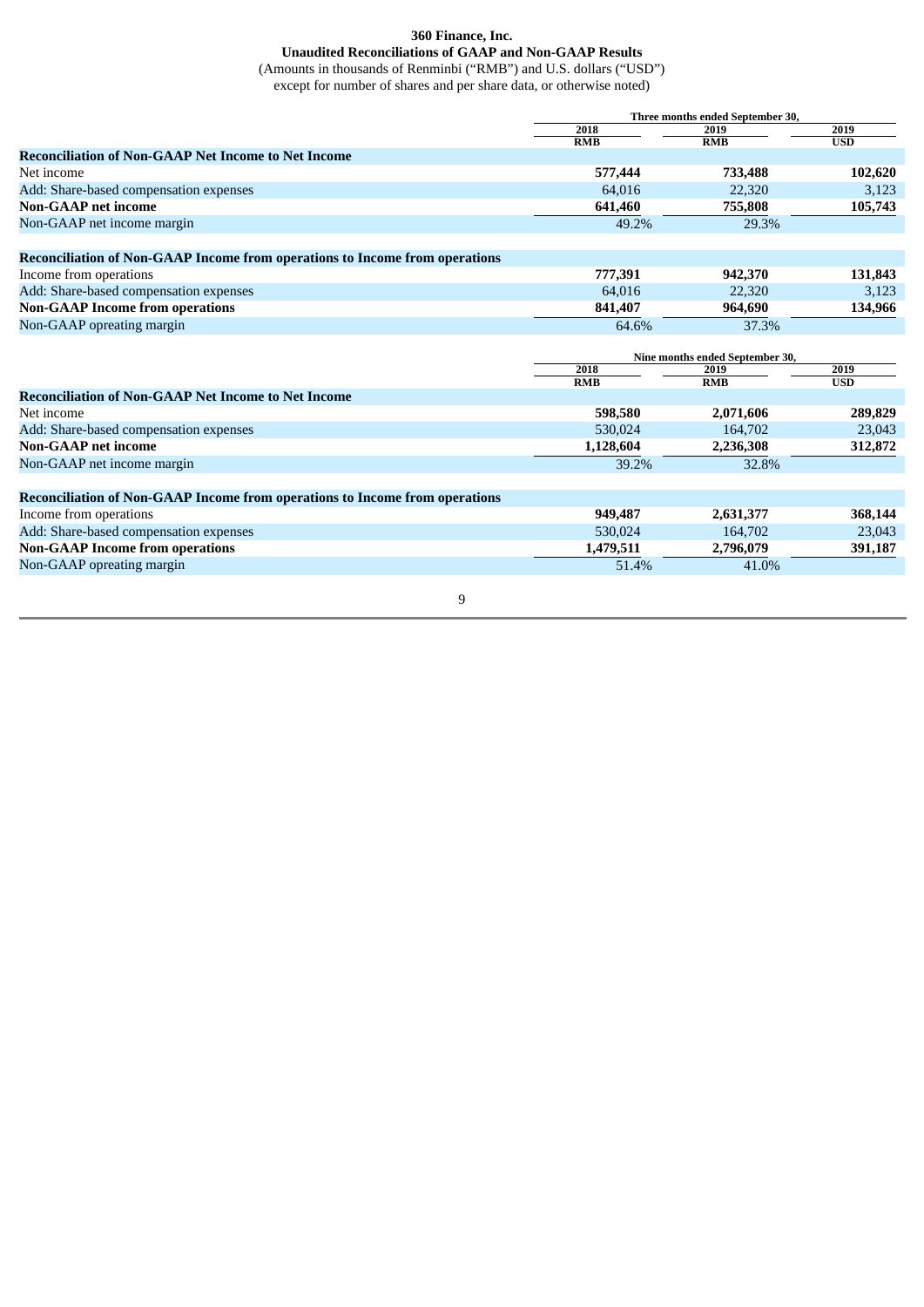#### **360 Finance Announces Change to Board of Directors**

SHANGHAI, China, Nov. 27, 2019 (GLOBE NEWSWIRE) — 360 Finance, Inc. (NASDAQ: QFIN) ("360 Finance" or the "Company"), a leading digital consumer finance platform, today announced that FountainVest Partners ("FountainVest"), through its investment arm Ruby Finance Investment Ltd., acquired an aggregate of 11,521,266 ADSs of the Company from certain holders of the Company's ADSs, upon the completion of which, FountainVest became a significant shareholder of the Company and Mr. Eric Xiaohuan Chen, who was designated by FountainVest, was appointed to the Company's board of directors (the "Board") as a director, effective immediately.

Mr. Chen is currently serving as the managing director & head of financial services of FountainVest Partners. Before joining FountainVest Partners in 2008, Mr. Chen worked in investment banking department of Lehman Brothers and Citigroup since 2006. From 2004 to 2006, Mr. Chen worked with Micron Technology. Mr. Chen received his Bachelor's degree in electrical engineering from National University of Singapore in 2004 and his EMBA degree from China Europe International Business School in 2018.

Mr. Hongyi Zhou, the chairman of the Board, commented, "We are delighted to welcome Mr. Chen to our board. His industry insights and extensive experience will benefit 360 Finance a lot as we work to drive sustainable growth and deliver long-term shareholder value."

#### **About 360 Finance**

360 Finance, Inc. (NASDAQ: QFIN) ("360 Finance" or the "Company") is a leading digital consumer finance platform and the finance partner of the 360 Group. The Company provides tailored online consumer finance products to prime, underserved borrowers funded primarily by its funding partners. The Company's proprietary technology platform enables a unique user experience supported by resolute risk management. When coupled with its partnership with 360 Group, the Company's technology translates to a meaningful borrower acquisition, borrower retention and funding advantage, supporting the rapid growth and scaling of its business.

#### **Safe Harbor Statement**

Any forward-looking statements contained in this announcement are made under the "safe harbor" provisions of the U.S. Private Securities Litigation Reform Act of 1995. Forward-looking statements can be identified by terminology such as "will," "expects," "anticipates," "future," "intends," "plans," "believes," "estimates" and similar statements. 360 Finance may also make written or oral forward-looking statements in its reports to the U.S. Securities and Exchange Commission ("SEC") on Forms 20-F and 6-K, in its annual report to shareholders, in press releases and other written materials and in oral statements made by its officers, directors or employees to third parties. Statements that are not historical facts, including statements about 360 Finance's beliefs and expectations, are forward-looking statements. Forward-looking statements involve inherent risks and uncertainties. A number of factors could cause actual results to differ materially from those contained in any forward-looking statement. Further information regarding such risks and uncertainties is included in 360 Finance's filings with the SEC. All information provided in this press release and in the attachments is as of the date of this press release, and 360 Finance does not undertake any obligation to update any forward-looking statement, except as required under applicable law.

i